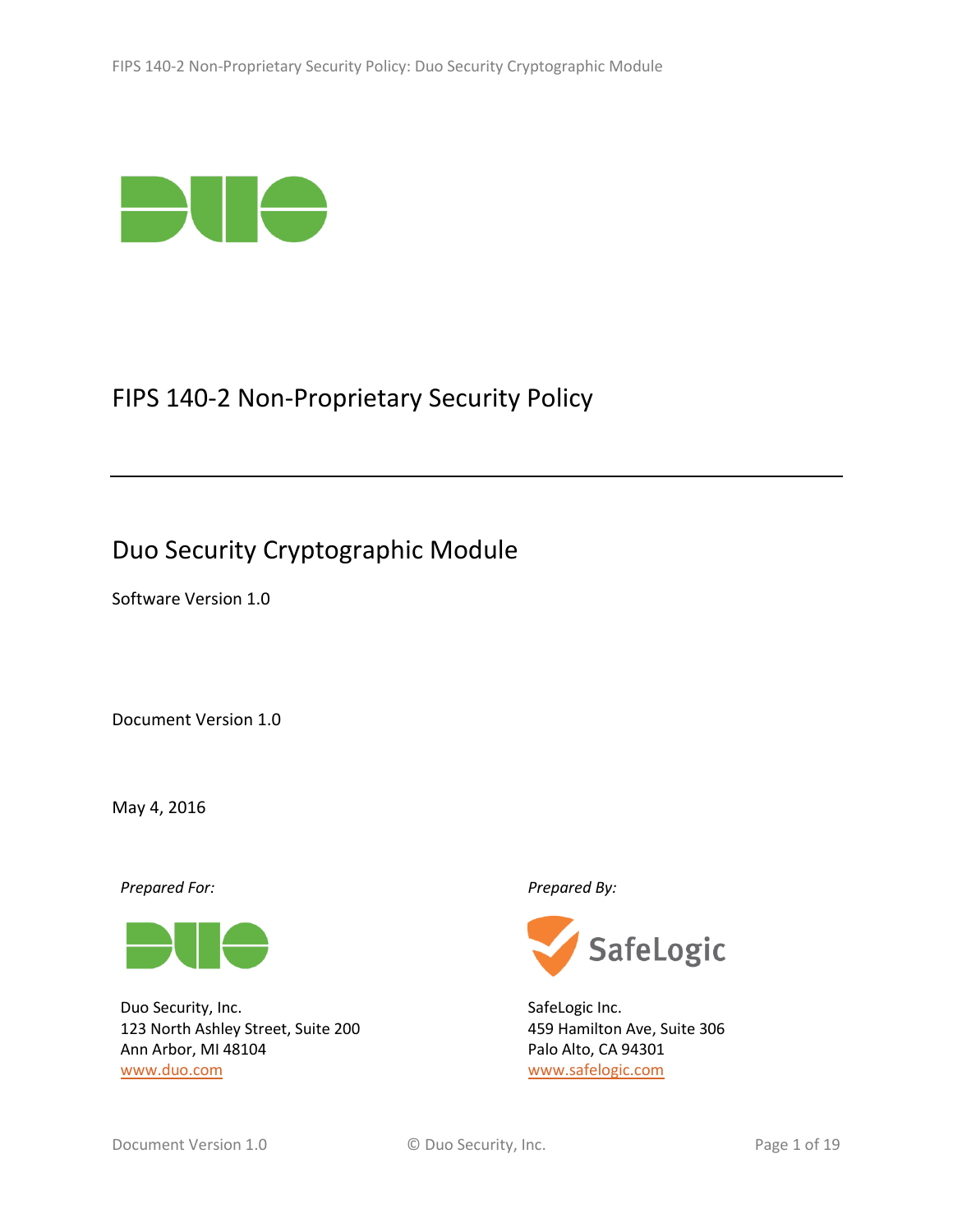## **Abstract**

This document provides a non-proprietary FIPS 140-2 Security Policy for the Duo Security Cryptographic Module.

## **Table of Contents**

| $\mathbf{1}$ |               |                                                                                                 |  |
|--------------|---------------|-------------------------------------------------------------------------------------------------|--|
|              | 1.1           |                                                                                                 |  |
|              | 1.2           |                                                                                                 |  |
|              | 1.3           |                                                                                                 |  |
|              | 1.4           |                                                                                                 |  |
|              | 1.5           |                                                                                                 |  |
| $\mathbf{2}$ |               |                                                                                                 |  |
|              | 2.1           |                                                                                                 |  |
|              | 2.1.1         |                                                                                                 |  |
|              | 2.1.2         |                                                                                                 |  |
|              | 2.1.3         |                                                                                                 |  |
|              | 2.1.4         |                                                                                                 |  |
|              | $2.2^{\circ}$ |                                                                                                 |  |
|              | 2.3           |                                                                                                 |  |
|              | 2.3.1         |                                                                                                 |  |
|              | 2.3.2         |                                                                                                 |  |
|              | 2.4           |                                                                                                 |  |
|              | 2.5           |                                                                                                 |  |
|              | 2.6           |                                                                                                 |  |
|              | 2.6.1         |                                                                                                 |  |
|              | 2.6.2         | Key/Critical Security Parameter (CSP) Authorized Access and Use by Role and Service/Function 15 |  |
|              | 2.6.3         |                                                                                                 |  |
|              | 2.6.4         |                                                                                                 |  |
|              | 2.7           |                                                                                                 |  |
|              | 2.7.1         |                                                                                                 |  |
|              | 2.7.2         |                                                                                                 |  |
|              | 2.7.3         |                                                                                                 |  |
|              | 2.8           |                                                                                                 |  |
| 3            |               |                                                                                                 |  |
|              | 3.1           |                                                                                                 |  |
|              | 3.1.1         |                                                                                                 |  |
|              | 3.1.2         |                                                                                                 |  |
|              | 3.2           |                                                                                                 |  |
|              | 3.2.1         |                                                                                                 |  |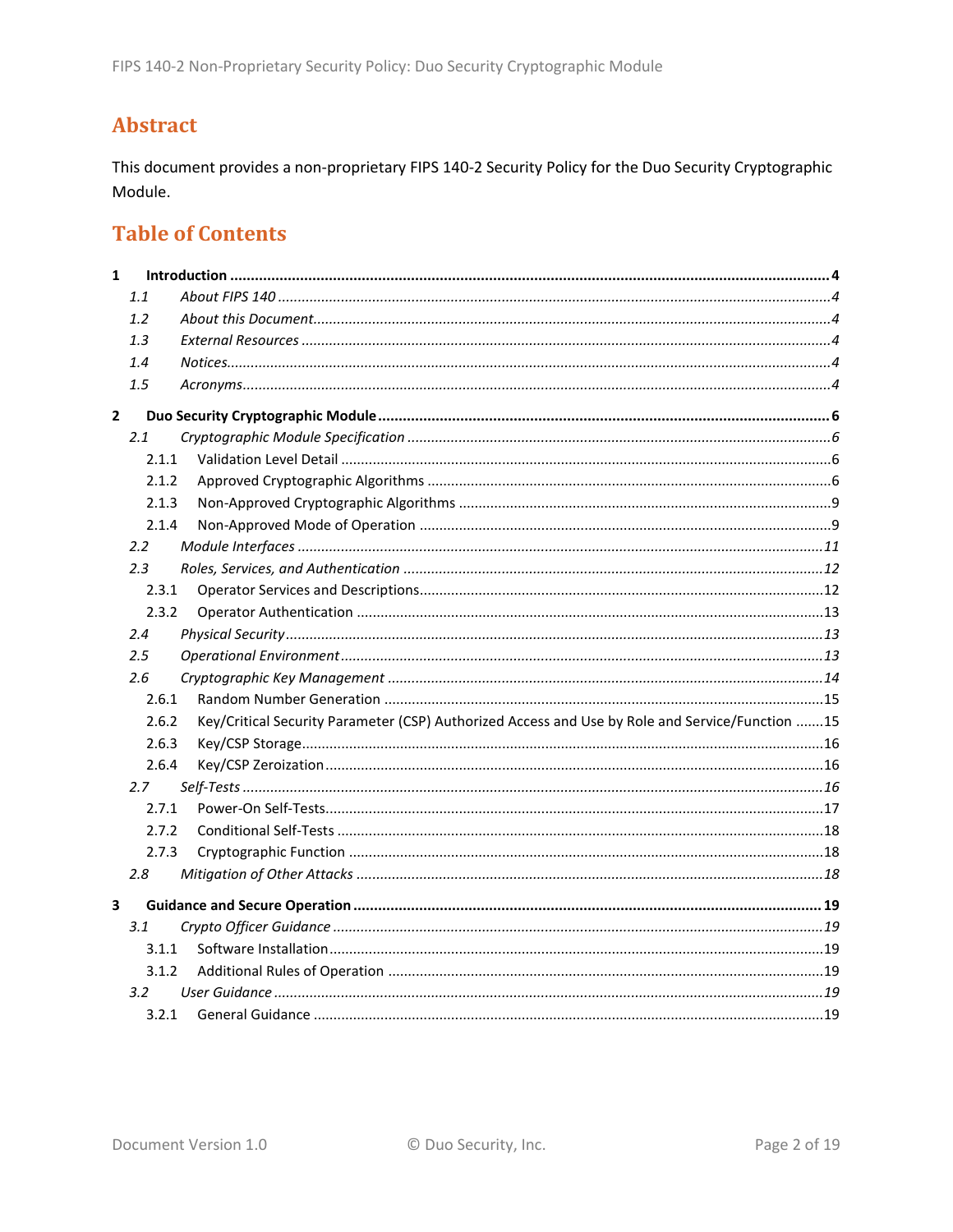## **List of Tables**

# **List of Figures**

|--|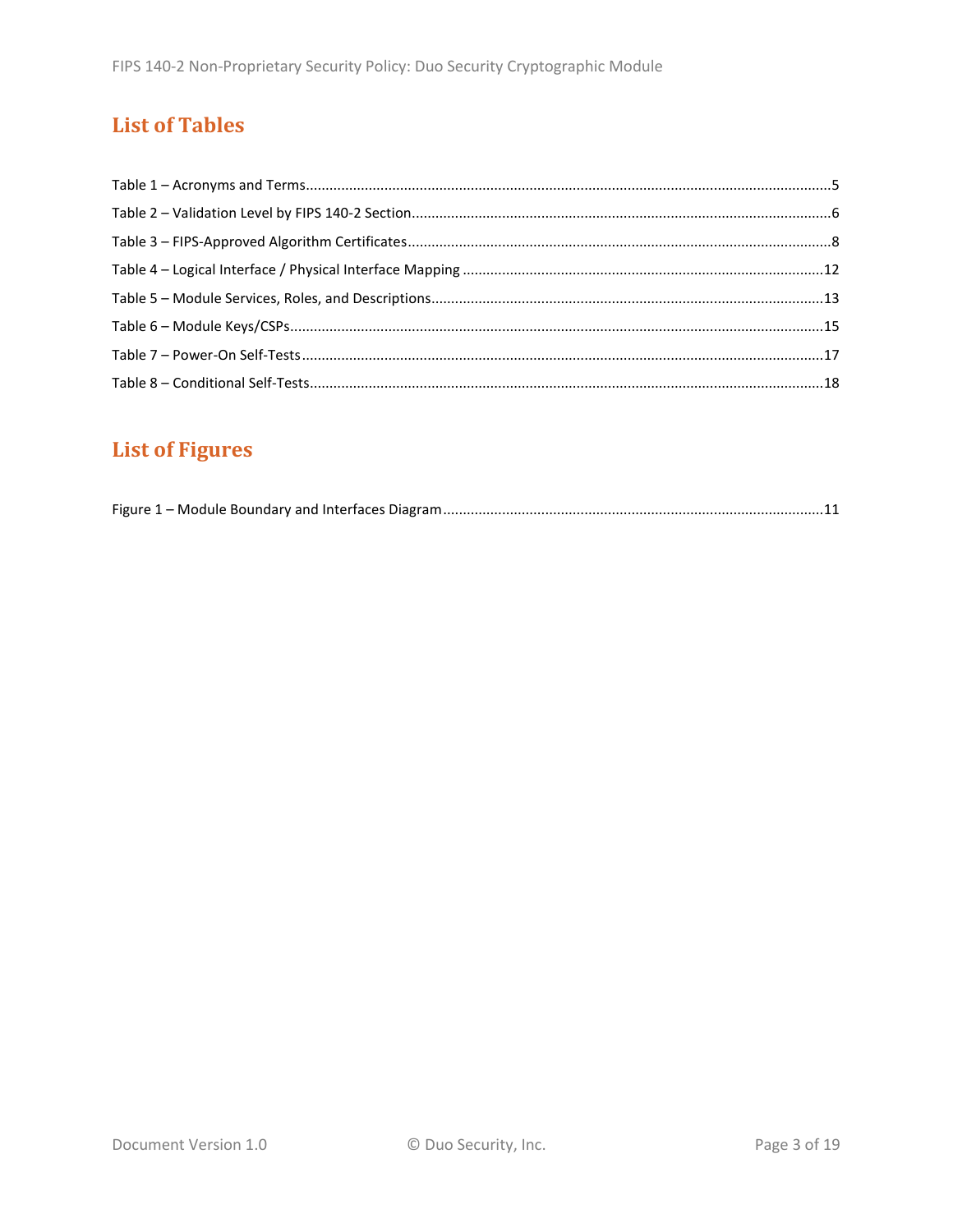## <span id="page-3-0"></span>**1 Introduction**

## <span id="page-3-1"></span>**1.1 About FIPS 140**

Federal Information Processing Standards Publication 140-2 — Security Requirements for Cryptographic Modules specifies requirements for cryptographic modules to be deployed in a Sensitive but Unclassified environment. The National Institute of Standards and Technology (NIST) and Communications Security Establishment Canada (CSEC) Cryptographic Module Validation Program (CMVP) run the FIPS 140-2 program. The NVLAP accredits independent testing labs to perform FIPS 140- 2 testing; the CMVP validates modules meeting FIPS 140-2 validation. *Validated* is the term given to a module that is documented and tested against the FIPS 140-2 criteria.

More information is available on the CMVP website at [http://csrc.nist.gov/groups/STM/cmvp/index.html.](http://csrc.nist.gov/groups/STM/cmvp/index.html)

## <span id="page-3-2"></span>**1.2 About this Document**

This non-proprietary Cryptographic Module Security Policy for the Duo Security Cryptographic Module from Duo Security, Inc. provides an overview of the product and a high-level description of how it meets the security requirements of FIPS 140-2. This document contains details on the module's cryptographic keys and critical security parameters. This Security Policy concludes with instructions and guidance on running the module in a FIPS 140-2 mode of operation.

The Duo Security Cryptographic Module may also be referred to as the "module" in this document.

## <span id="page-3-3"></span>**1.3 External Resources**

The Duo Security website [\(www.duo.com\)](http://www.duo.com/) contains information on Duo Security services and products. The Cryptographic Module Validation Program website contains links to the FIPS 140-2 certificate and Duo Security contact information.

#### <span id="page-3-4"></span>**1.4 Notices**

This document may be freely reproduced and distributed in its entirety without modification.

## <span id="page-3-5"></span>**1.5 Acronyms**

The following table defines acronyms found in this document: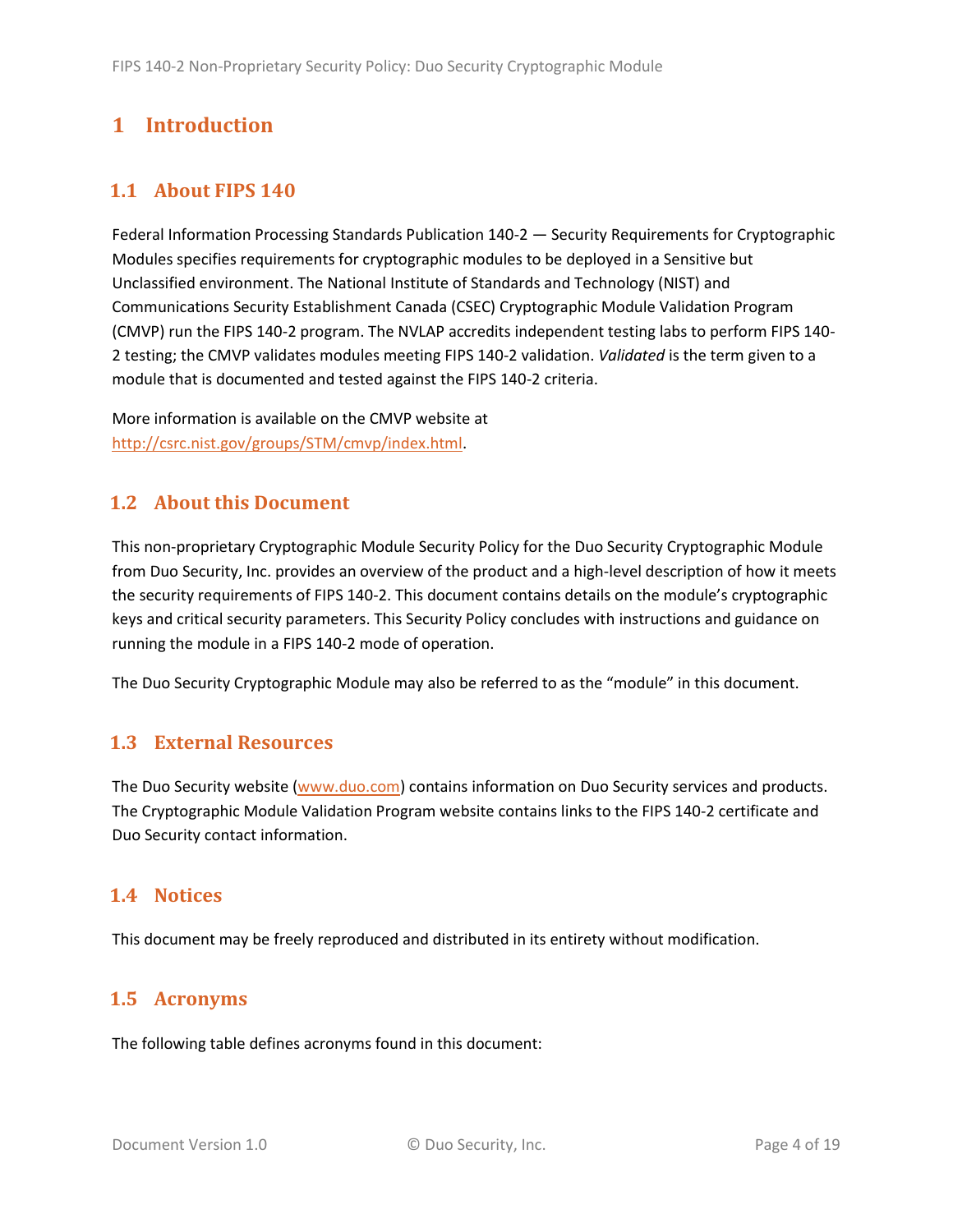| <b>Acronym</b> | <b>Term</b>                                         |  |  |  |
|----------------|-----------------------------------------------------|--|--|--|
| <b>AES</b>     | <b>Advanced Encryption Standard</b>                 |  |  |  |
| ANSI           | American National Standards Institute               |  |  |  |
| API            | <b>Application Programming Interface</b>            |  |  |  |
| BT             | <b>BlueTooth</b>                                    |  |  |  |
| <b>CMVP</b>    | Cryptographic Module Validation Program             |  |  |  |
| CO             | Crypto Officer                                      |  |  |  |
| <b>CSEC</b>    | <b>Communications Security Establishment Canada</b> |  |  |  |
| <b>CSP</b>     | <b>Critical Security Parameter</b>                  |  |  |  |
| <b>DES</b>     | <b>Data Encryption Standard</b>                     |  |  |  |
| DH             | Diffie-Hellman                                      |  |  |  |
| <b>DRBG</b>    | Deterministic Random Bit Generator                  |  |  |  |
| <b>DSA</b>     | Digital Signature Algorithm                         |  |  |  |
| EC             | <b>Elliptic Curve</b>                               |  |  |  |
| <b>EMC</b>     | <b>Electromagnetic Compatibility</b>                |  |  |  |
| <b>EMI</b>     | Electromagnetic Interference                        |  |  |  |
| <b>FCC</b>     | <b>Federal Communications Commission</b>            |  |  |  |
| <b>FIPS</b>    | <b>Federal Information Processing Standard</b>      |  |  |  |
| <b>GPD</b>     | <b>General Purpose Device</b>                       |  |  |  |
| GUI            | <b>Graphical User Interface</b>                     |  |  |  |
| <b>HMAC</b>    | (Keyed-) Hash Message Authentication Code           |  |  |  |
| <b>KAT</b>     | <b>Known Answer Test</b>                            |  |  |  |
| <b>MAC</b>     | <b>Message Authentication Code</b>                  |  |  |  |
| <b>MD</b>      | <b>Message Digest</b>                               |  |  |  |
| <b>NVLAP</b>   | National Voluntary Laboratory Accreditation Program |  |  |  |
| <b>NIST</b>    | National Institute of Standards and Technology      |  |  |  |
| OS             | <b>Operating System</b>                             |  |  |  |
| <b>PKCS</b>    | Public-Key Cryptography Standards                   |  |  |  |
| <b>PRNG</b>    | Pseudo Random Number Generator                      |  |  |  |
| <b>PSS</b>     | Probabilistic Signature Scheme                      |  |  |  |
| <b>RF</b>      | Radio Frequency                                     |  |  |  |
| <b>RNG</b>     | Random Number Generator                             |  |  |  |
| <b>RSA</b>     | Rivest, Shamir, and Adleman                         |  |  |  |
| <b>SHA</b>     | Secure Hash Algorithm                               |  |  |  |
| <b>SSL</b>     | Secure Sockets Layer                                |  |  |  |
| Triple-DES     | Triple Data Encryption Algorithm                    |  |  |  |
| <b>TLS</b>     | <b>Transport Layer Security</b>                     |  |  |  |
| <b>USB</b>     | <b>Universal Serial Bus</b>                         |  |  |  |

**Table 1 – Acronyms and Terms**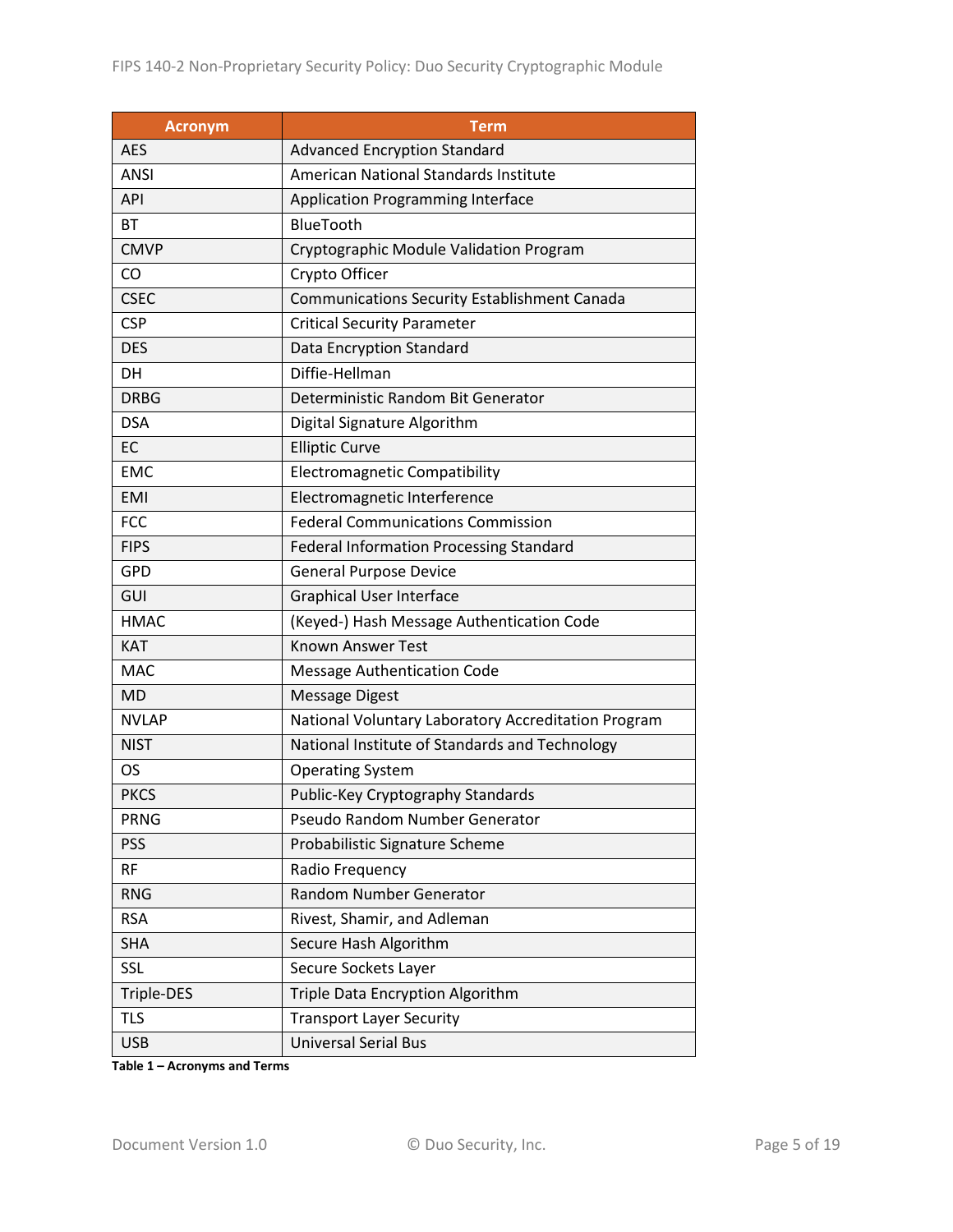## <span id="page-5-0"></span>**2 Duo Security Cryptographic Module**

## <span id="page-5-1"></span>**2.1 Cryptographic Module Specification**

The Duo Security Cryptographic Module provides cryptographic functions for Two-Factor Authentication in the Duo Mobile application.

The module's logical cryptographic boundary is the shared library files and their integrity check HMAC files. The module is a multi-chip standalone embodiment installed on a General Purpose Device.

All operations of the module occur via calls from host applications and their respective internal daemons/processes. As such there are no untrusted services calling the services of the module.

#### <span id="page-5-2"></span>**2.1.1 Validation Level Detail**

| <b>FIPS 140-2 Section Title</b>                              | <b>Validation Level</b> |
|--------------------------------------------------------------|-------------------------|
| Cryptographic Module Specification                           |                         |
| Cryptographic Module Ports and Interfaces                    | 1                       |
| Roles, Services, and Authentication                          |                         |
| <b>Finite State Model</b>                                    | 1                       |
| <b>Physical Security</b>                                     | N/A                     |
| <b>Operational Environment</b>                               | 1                       |
| Cryptographic Key Management                                 |                         |
| Electromagnetic Interference / Electromagnetic Compatibility | 1                       |
| Self-Tests                                                   | 1                       |
| Design Assurance                                             | ξ                       |
| <b>Mitigation of Other Attacks</b>                           | N/A                     |

The following table lists the level of validation for each area in FIPS 140-2:

**Table 2 – Validation Level by FIPS 140-2 Section**

## <span id="page-5-3"></span>**2.1.2 Approved Cryptographic Algorithms**

The module's cryptographic algorithm implementations have received the following certificate numbers from the Cryptographic Algorithm Validation Program: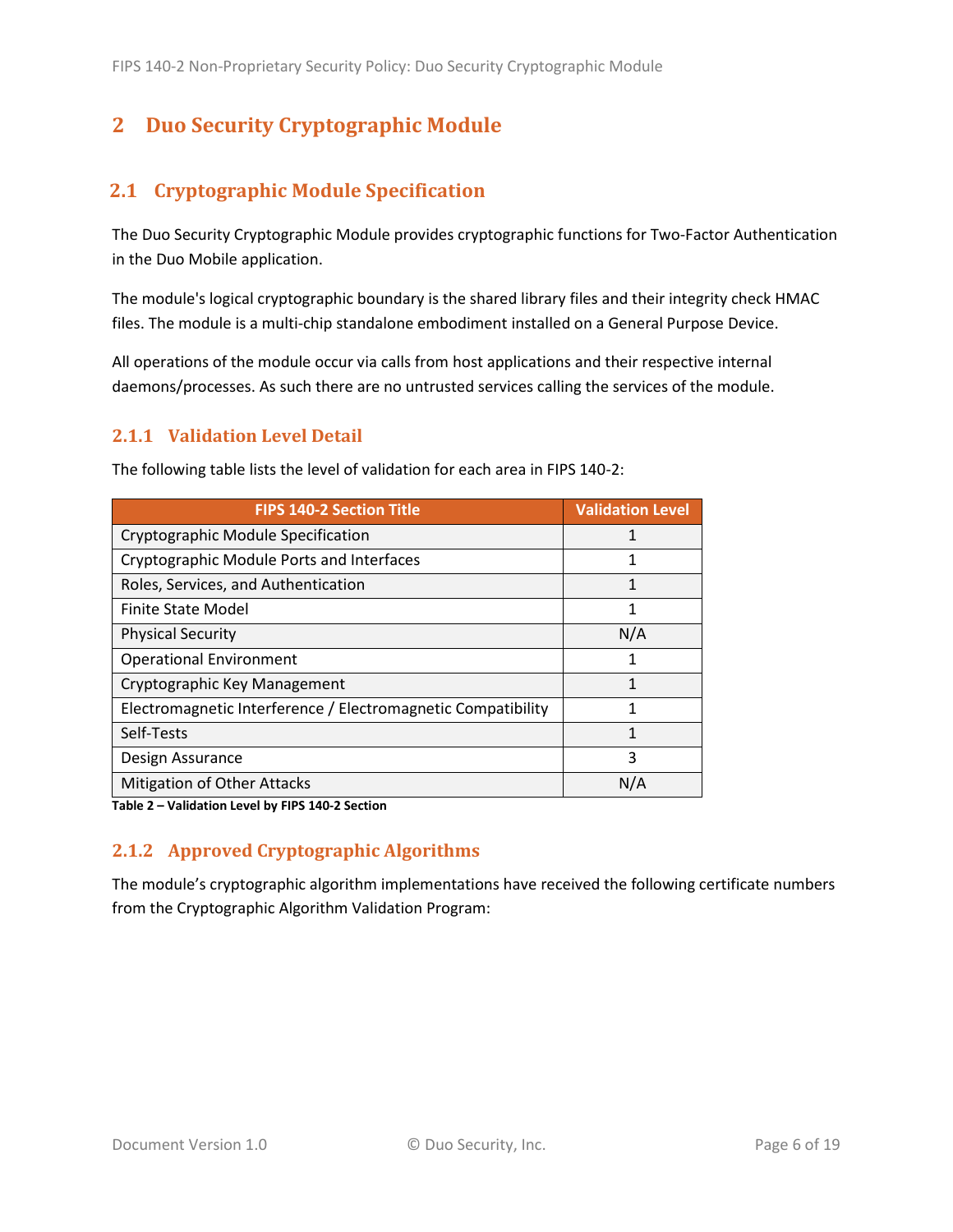| <b>Algorithm</b>                                                                                                                                                                                                                                         | <b>CAVP Certificate</b><br>for Android |
|----------------------------------------------------------------------------------------------------------------------------------------------------------------------------------------------------------------------------------------------------------|----------------------------------------|
| <b>AES</b>                                                                                                                                                                                                                                               | 2125                                   |
| ECB $(e/d; 128, 192, 256)$                                                                                                                                                                                                                               |                                        |
| CBC (e/d; 128, 192, 256)                                                                                                                                                                                                                                 |                                        |
| CFB1 (e/d; 128, 192, 256)                                                                                                                                                                                                                                |                                        |
| CFB8 (e/d; 128, 192, 256)                                                                                                                                                                                                                                |                                        |
| OFB (e/d; 128, 192, 256)                                                                                                                                                                                                                                 |                                        |
| <b>CTR</b> (ext only; 128, 192, 256)                                                                                                                                                                                                                     |                                        |
| <b>CCM</b> (KS: 128, 192, 256)                                                                                                                                                                                                                           |                                        |
| <b>CMAC</b> (Generation/Verification) (KS: 128, 192, 256)                                                                                                                                                                                                |                                        |
| <b>GCM</b> (KS: AES_128( e/d ), AES_192( e/d ), AES_256( e/d ) )<br><b>GMAC_Supported</b>                                                                                                                                                                |                                        |
| <b>XTS</b> ( (KS: XTS_128( (e/d) (f/p) ) KS: XTS_256( (e/d) (f/p) )                                                                                                                                                                                      |                                        |
| HMAC-SHA-1, HMAC-SHA-224, HMAC-SHA-256, HMAC- SHA-384, HMAC-SHA-512                                                                                                                                                                                      | 1296                                   |
| DSA, DSA 2                                                                                                                                                                                                                                               | 666                                    |
| FIPS 186-2                                                                                                                                                                                                                                               |                                        |
|                                                                                                                                                                                                                                                          |                                        |
| PQR Ver: Sig Ver- 1024-bit                                                                                                                                                                                                                               |                                        |
| FIPS 186-4                                                                                                                                                                                                                                               |                                        |
| <b>PQG Gen:</b> 2048 & 3072 (using SHA-2)                                                                                                                                                                                                                |                                        |
| PQG Ver: 1024, 2048 & 3072 (using SHA-1 and SHA-2)                                                                                                                                                                                                       |                                        |
| Key Pair: 2048-bit & 3072-bit                                                                                                                                                                                                                            |                                        |
| Sig Gen: 2048-bit & 3072-bit (using SHA-2)                                                                                                                                                                                                               |                                        |
| Sig Ver: 1024-bit. 2048-bit & 3072-bit (using SHA-1 & SHA-2)                                                                                                                                                                                             |                                        |
| ECDSA, ECDSA2                                                                                                                                                                                                                                            | 319                                    |
| <b>FIPS 186-2</b>                                                                                                                                                                                                                                        |                                        |
| PKG: Curves (P-224, P-256, P-384, P-521, K-233, K-283, K-409, K-571, B-233, B-283, B-                                                                                                                                                                    |                                        |
| 409 & B-571)                                                                                                                                                                                                                                             |                                        |
| PKV: Curves All P, K & B                                                                                                                                                                                                                                 |                                        |
|                                                                                                                                                                                                                                                          |                                        |
| FIPS 186-4                                                                                                                                                                                                                                               |                                        |
| PKG: Curves (P-224, P-256, P-384, P-521, K-233, K-283, K-409, K-571, B-233, B-283, B-                                                                                                                                                                    |                                        |
| 409 & B-571)                                                                                                                                                                                                                                             |                                        |
| PKV: Curves All P, K & B                                                                                                                                                                                                                                 |                                        |
| Sig Gen: (P-224, P-256, P-384, P-521, K-233, K-283, K-409, K-571, B-233, B-283, B-409                                                                                                                                                                    |                                        |
|                                                                                                                                                                                                                                                          |                                        |
|                                                                                                                                                                                                                                                          |                                        |
|                                                                                                                                                                                                                                                          |                                        |
|                                                                                                                                                                                                                                                          |                                        |
|                                                                                                                                                                                                                                                          |                                        |
|                                                                                                                                                                                                                                                          |                                        |
|                                                                                                                                                                                                                                                          |                                        |
| & B-571) (SHA-2)<br>Sig Ver: Curves P-192, P224, P-256, P-384, P-521, K-163, K-233, K-283, K-409, K-571, B-<br>163, B-233, B-283, B-409 & B-571 (any SHA size)<br>K-409 & K-571 (SHA-1)<br>RSA (X9.31, PKCS #1.5, PSS)<br>FIPS 186-2<br><b>ANSIX9.31</b> | 1094                                   |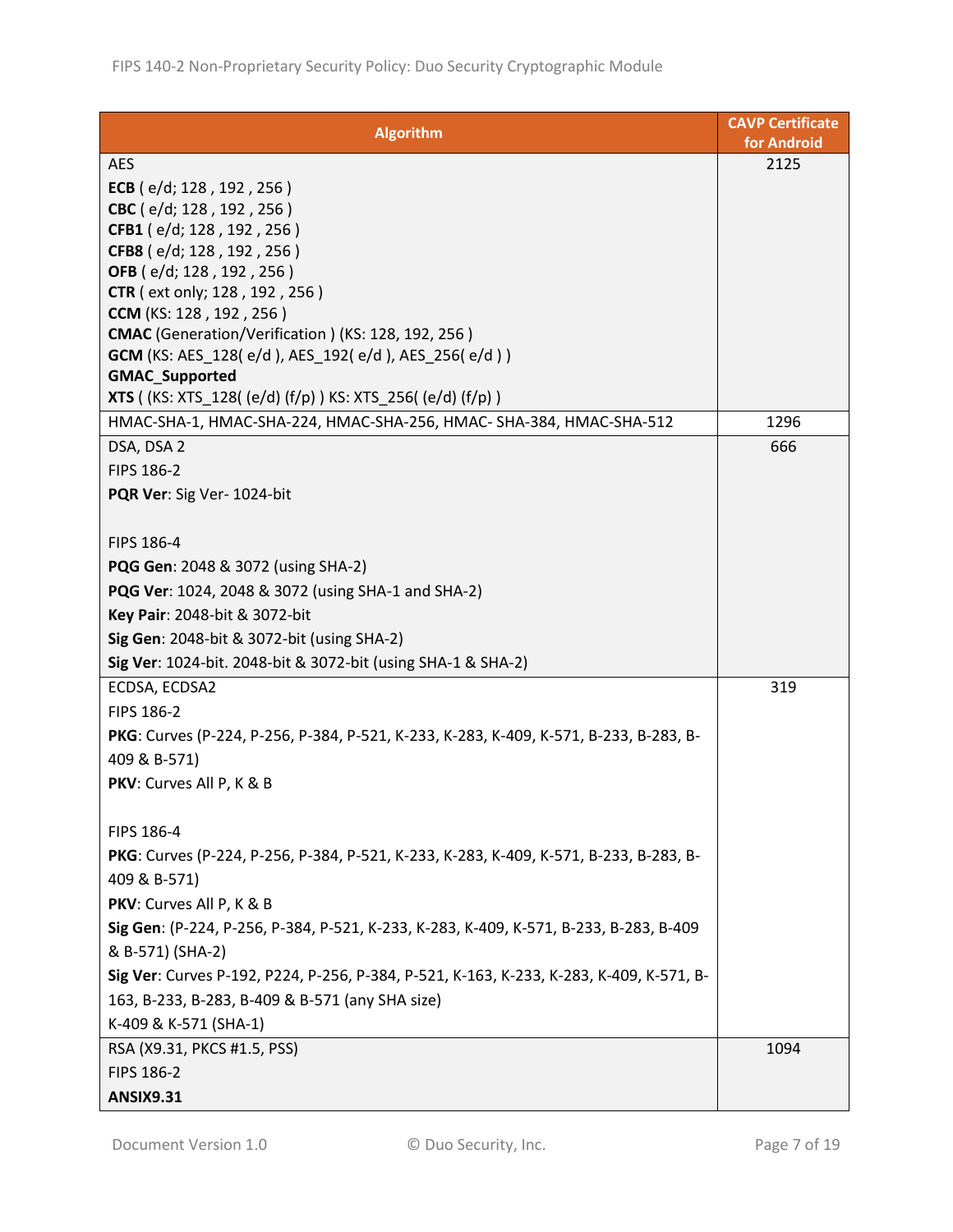| Key Gen: 2048-bit, 3072-bit & 4096-bit                                    |      |
|---------------------------------------------------------------------------|------|
| Sig Gen: 2048-bit, 3072-bit & 4096 bit (any SHA size)                     |      |
| Sig Ver: 1024-bit, 1536-bit, 2048-bit, 3072-bit & 4096-bit (any SHA size) |      |
|                                                                           |      |
| <b>PKCS1 V15</b>                                                          |      |
| Sig Gen: 2048-bit, 3072-bit & 4096-bit (any SHA size)                     |      |
| Sig Ver: 1024-bit, 1536-bit, 2048-bit, 3072-bit & 4096-bit (any SHA size) |      |
|                                                                           |      |
| <b>PSS</b>                                                                |      |
| Sig Gen: 2048-bit, 3072-bit & 4096-bit (any SHA size)                     |      |
| Sig Ver: 1024-bit, 1536-bit, 2048-bit, 3072-bit & 4096-bit (any SHA size) |      |
|                                                                           |      |
| FIPS 186-4                                                                |      |
| <b>ANSIX9.31</b>                                                          |      |
| Sig Gen: 2048-bit (using SHA-2)                                           |      |
| Sig Ver: 1024-bit, 2048-bit, & 3072-bit (any SHA size)                    |      |
|                                                                           |      |
| <b>PKCS1 V15</b>                                                          |      |
| Sig Gen: 2048-bit & 3072-bit (using SHA-2)                                |      |
| Sig Ver: 1024-bit, 2048-bit, & 3072-bit (any SHA size)                    |      |
|                                                                           |      |
| <b>PSS</b>                                                                |      |
| Sig Gen: 2048-bit & 3072-bit (using SHA-2)                                |      |
| Sig Ver: 1024-bit, 2048-bit, & 3072-bit (any SHA size)                    |      |
| SHA-1, SHA-224, SHA-256, SHA-384, SHA-512                                 | 1849 |
| Triple-DES                                                                | 1351 |
| TECB(KO 1 e/d, KO 2 d only)                                               |      |
| TCBC(KO1e/d, KO2d only)                                                   |      |
| TCFB1(KO 1 e/d, KO 2 d only)                                              |      |
| TCFB8(KO1e/d, KO2d only)                                                  |      |
| TCFB64(KO 1 e/d, KO 2 d only)                                             |      |
| TOFB(KO 1 e/d, KO 2 d only)                                               |      |
| CMAC(KS: 3-Key; Generation/Verification; Block Size(s): Full / Partial)   |      |
| SP 800-90 DRBG (Hash DRBG, HMAC DRBG, CTR DRBG)                           | 233  |
| <b>CVL (ECC CDH KAS)</b>                                                  | 28   |
|                                                                           |      |

**Table 3 – FIPS-Approved Algorithm Certificates**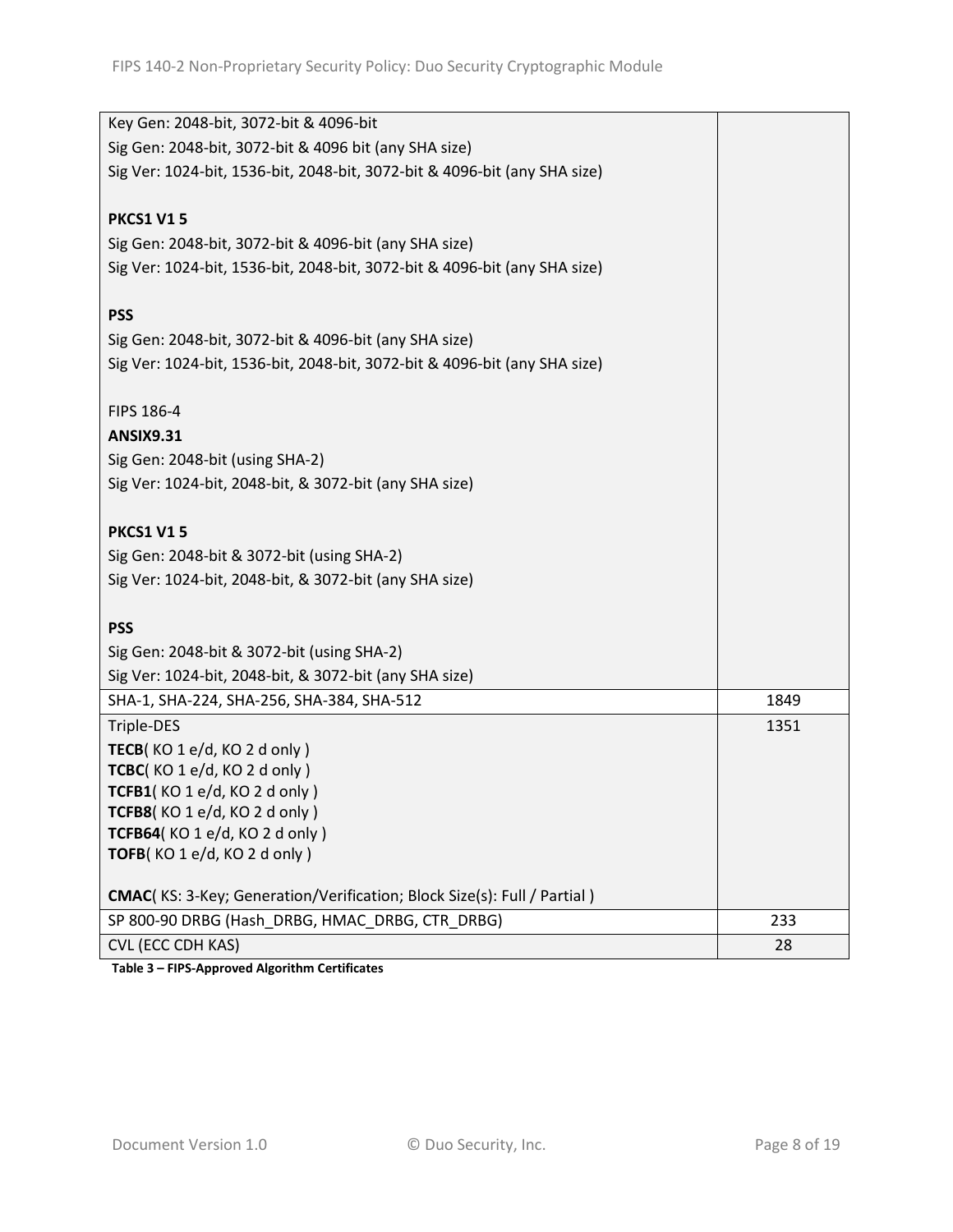#### <span id="page-8-0"></span>**2.1.3 Non-Approved Cryptographic Algorithms**

The module supports the following non-FIPS 140-2 approved but allowed algorithms:

- RSA (key wrapping; key establishment methodology provides between 112 and 256 bits of encryption strength; non-compliant less than 112 bits of encryption strength)
- EC Diffie-Hellman (key agreement; key establishment methodology provides between 112 and 256 bits of encryption strength; non-compliant less than 112 bits of encryption strength)

#### <span id="page-8-1"></span>**2.1.4 Non-Approved Mode of Operation**

The module supports a non-approved mode of operation. The algorithms listed in this section are not to be used by the operator in the FIPS Approved mode of operation.

The following algorithms are disallowed as of January 1, 2016 per the NIST SP 800-131A algorithm transitions:

- Random Number Generator Based on ANSI X9.31 Appendix A.2.4
- Two-Key Triple DES Encryption

The following algorithm is disallowed as of October 29, 2015 per the removal from NIST SP 800-90A:

Dual EC DRBG

The following algorithms are disallowed as of January 1, 2014 per the NIST SP 800-131A algorithm transitions:

|           |                               | <b>PSS</b>          |                                                                   |
|-----------|-------------------------------|---------------------|-------------------------------------------------------------------|
|           |                               |                     | Sig Gen 1024 & 1536 (any SHA size); 2048, 3072 & 4096 using SHA-1 |
|           | <b>PKCSI V15</b>              |                     |                                                                   |
|           |                               |                     | Sig Gen 1024 & 1536 (any SHA size); 2048, 3072 & 4096 using SHA-1 |
|           |                               | <b>ANSIX9.31</b>    |                                                                   |
|           |                               | Key Gen 1024 & 1536 |                                                                   |
| $\bullet$ | <b>FIPS 186-2 RSA</b>         | <b>ANSIX9.31</b>    |                                                                   |
|           |                               |                     | Sig Gen, 1024-bit (any SHA size), 2048-bit & 3072-bit using SHA-1 |
|           |                               | Key Gen, 1024-bit   |                                                                   |
| $\bullet$ | <b>FIPS 186-4 DSA</b>         |                     | PQG Gen, 1024-bit (any SHA size)                                  |
|           |                               |                     | Sig Gen-1024-bit                                                  |
|           |                               |                     | Key Gen-1024-bit                                                  |
| $\bullet$ | FIPS 186-2 DSA (using SHA-1): |                     | PQG Gen-1024-bit                                                  |

Sig Gen 1024 & 1536 (any SHA size); 2048, 3072 & 4096 using SHA-1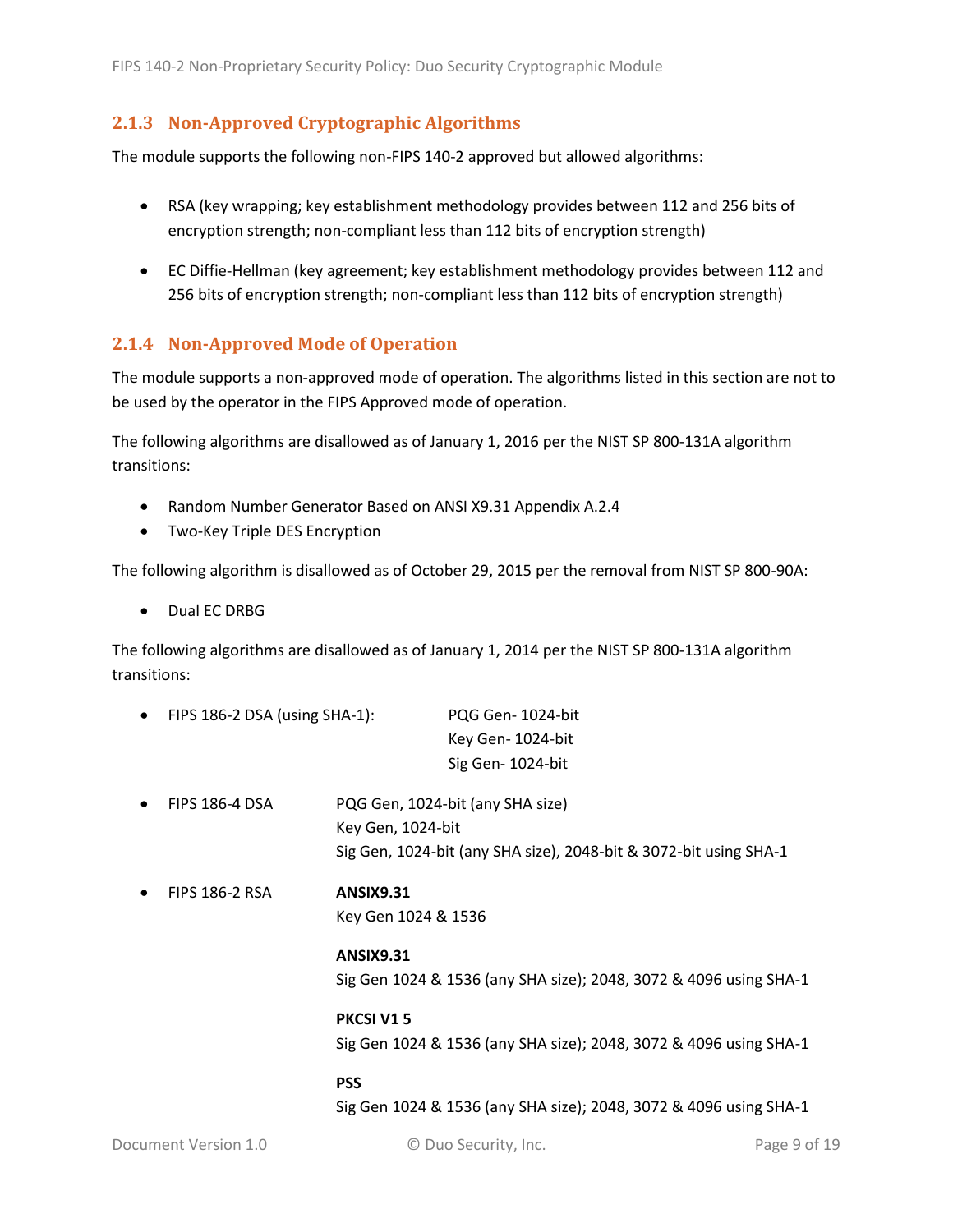- FIPS 186-4 RSA **ANSIX9.31** Sig Gen 1024 using SHA-1 **PKCSI V1 5** Sig Gen 1024 using SHA-1 **PSS** Sig Gen 1024 using SHA-1 FIPS 186-2 ECDSA **PKG: Curves** P-192, K-163 & B-163 **Sig Gen Curves** All P, K & B FIPS 186-4 ECDSA **PKG: Curves** P-192, K-163 & B-163 **Sig Gen Curves** P-224, P-256, P-384, P-521, K-233, K-283, K-409, K-571, B-233, B-283, B-409 & B-571) (using SHA-1) P-192-, K-163 & B-163 (any SHA size)
- CVL (ECC CDH KAS) (non-compliant less than 112 bits of encryption strength)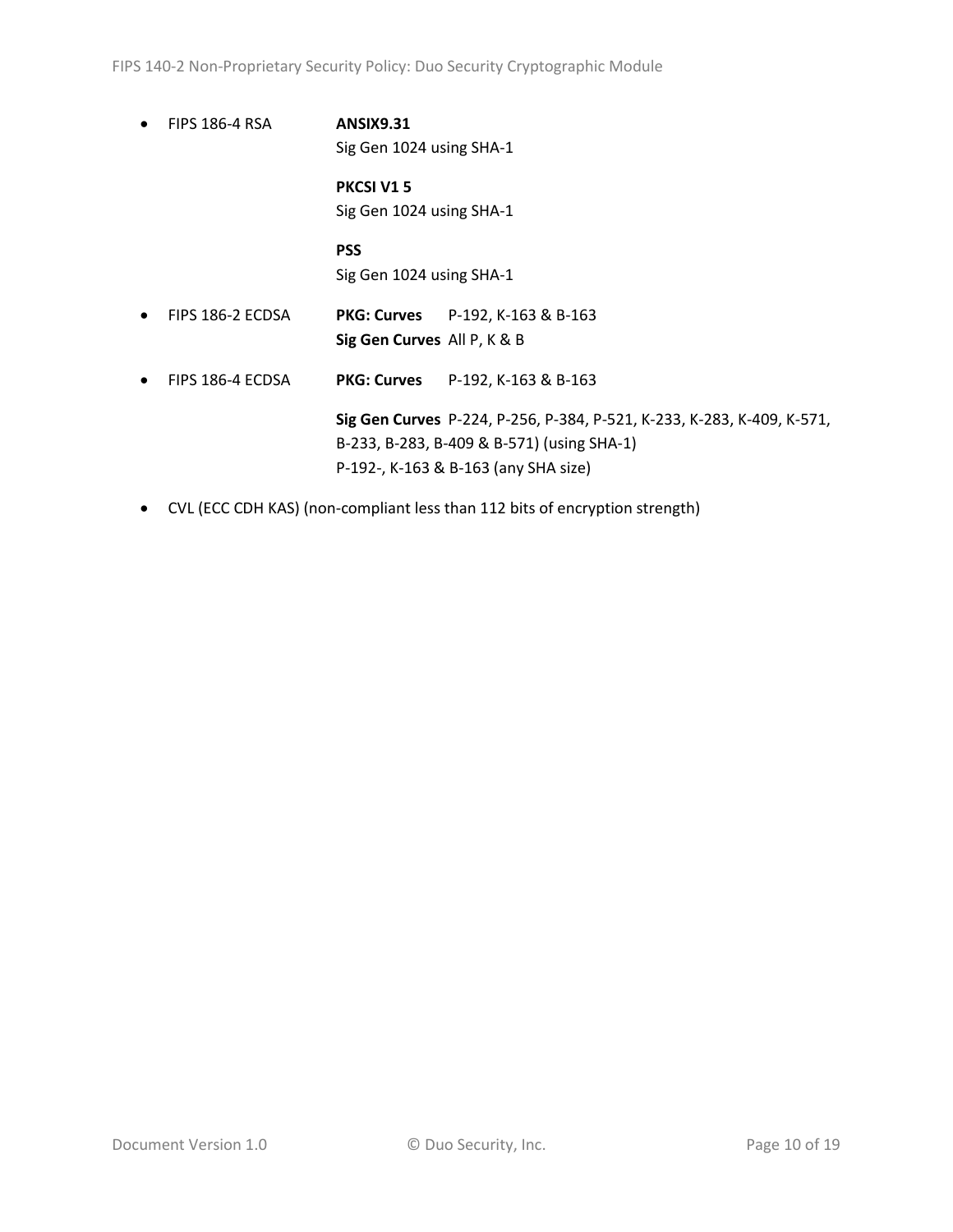FIPS 140-2 Non-Proprietary Security Policy: Duo Security Cryptographic Module

## <span id="page-10-0"></span>**2.2 Module Interfaces**



The figure below shows the module's physical and logical block diagram:

<span id="page-10-1"></span>**Figure 1 – Module Boundary and Interfaces Diagram**

The interfaces (ports) for the physical boundary include the Data/power port, WIFI / BT Transceiver, RF Transceiver, and LCD. When operational, the module does not transmit any information across these physical ports because it is a software cryptographic module. Therefore, the module's interfaces are purely logical and are provided through the Application Programming Interface (API) that a calling daemon can operate. The logical interfaces expose services that applications directly call, and the API provides functions that may be called by a referencing application (see Sectio[n 2.3](#page-11-0) – [Roles, Services, and](#page-11-0)  [Authentication](#page-11-0) for the list of available functions). The module distinguishes between logical interfaces by logically separating the information according to the defined API.

The API provided by the module is mapped onto the FIPS 140- 2 logical interfaces: data input, data output, control input, and status output. Each of the FIPS 140- 2 logical interfaces relates to the module's callable interface, as follows: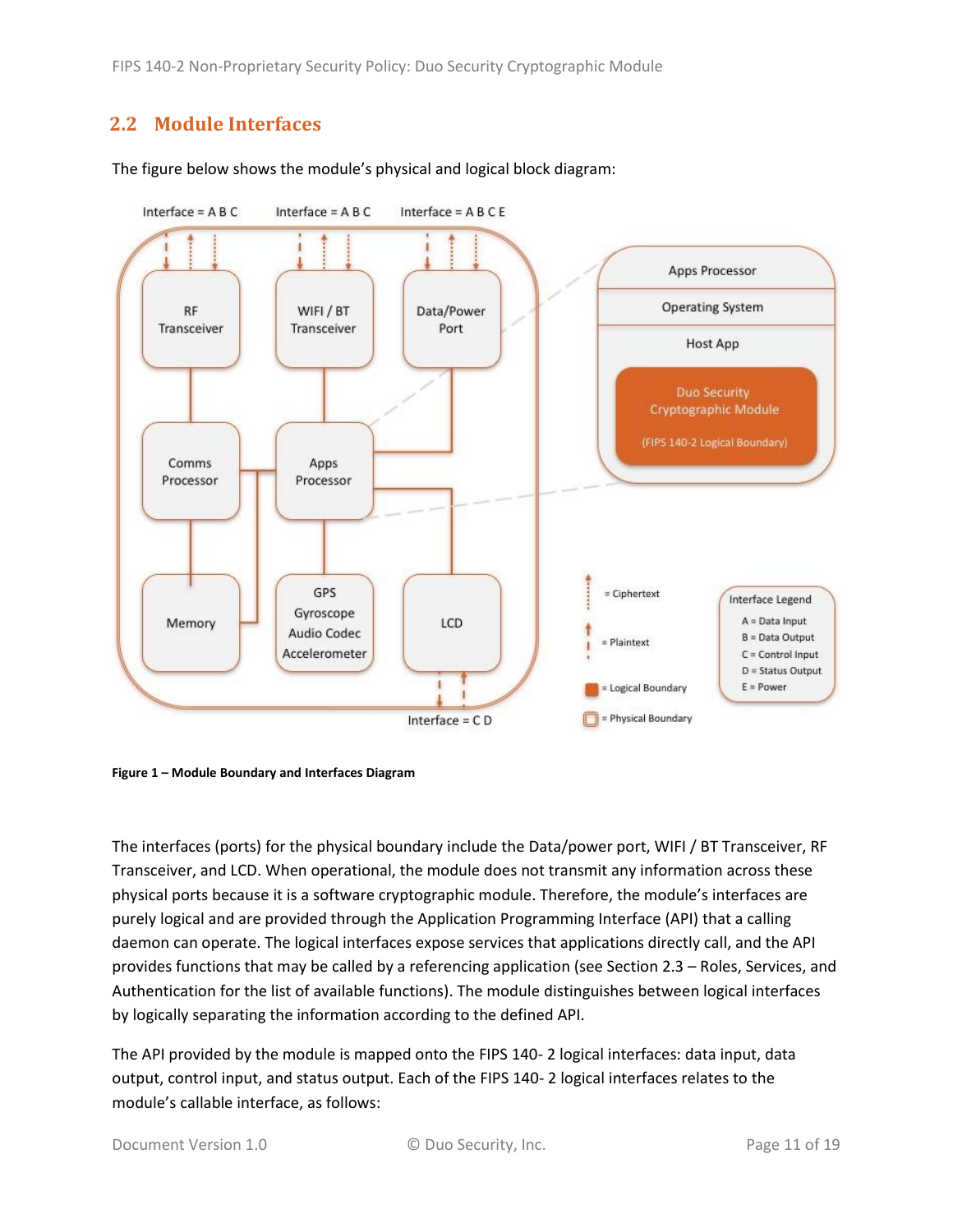| FIPS 140-2 Interface | <b>Logical Interface</b>          | <b>Module Physical Interface</b> |
|----------------------|-----------------------------------|----------------------------------|
| Data Input           | Input parameters of API function  | Data/power port                  |
|                      | calls                             | WIFI / BT Transceiver            |
|                      |                                   | <b>RF Transceiver</b>            |
| Data Output          | Output parameters of API function | Data/power port                  |
|                      | calls                             | WIFI / BT Transceiver            |
|                      |                                   | <b>RF Transceiver</b>            |
| Control Input        | API function calls                | Data/power port                  |
|                      |                                   | WIFI / BT Transceiver            |
|                      |                                   | <b>RF Transceiver</b>            |
|                      |                                   | <b>LCD</b>                       |
| <b>Status Output</b> | For FIPS mode, function calls     | <b>LCD</b>                       |
|                      | returning status information and  |                                  |
|                      | return codes provided by API      |                                  |
|                      | function calls.                   |                                  |
| Power                | <b>None</b>                       | Data/power port                  |

**Table 4 – Logical Interface / Physical Interface Mapping**

As shown in Figure 1 – [Module Boundary and Interfaces Diagram](#page-10-1) and Table 5 – [Module Services, Roles,](#page-12-3) [and Descriptions,](#page-12-3) the output data path is provided by the data interfaces and is logically disconnected from processes performing key generation or zeroization. No key information will be output through the data output interface when the module zeroizes keys.

## <span id="page-11-0"></span>**2.3 Roles, Services, and Authentication**

The module supports a Crypto Officer and a User role. The module does not support a Maintenance role. The User and Crypto-Officer roles are implicitly assumed by the entity accessing services implemented by the Module.

#### <span id="page-11-1"></span>**2.3.1 Operator Services and Descriptions**

The module supports services that are available to users in the various roles. All of the services are described in detail in the module's user documentation. The following table shows the services available to the various roles and the access to cryptographic keys and CSPs resulting from services:

| <b>Service</b>    | <b>Roles</b>   | <b>CSP / Algorithm</b>           | <b>Permission</b>  |
|-------------------|----------------|----------------------------------|--------------------|
| Module            | Crypto Officer | <b>None</b>                      | CO:                |
| initialization    |                |                                  | execute            |
| Symmetric         | User           | AES Key, Triple-DES Key          | User:              |
| encryption/       |                |                                  | read/write/execute |
| decryption        |                |                                  |                    |
| Digital signature | User           | RSA Private Key, DSA Private Key | User:              |
|                   |                |                                  | read/write/execute |
| Symmetric key     | User           | AES Key, Triple-DES Key          | User:              |
| generation        |                |                                  | read/write/execute |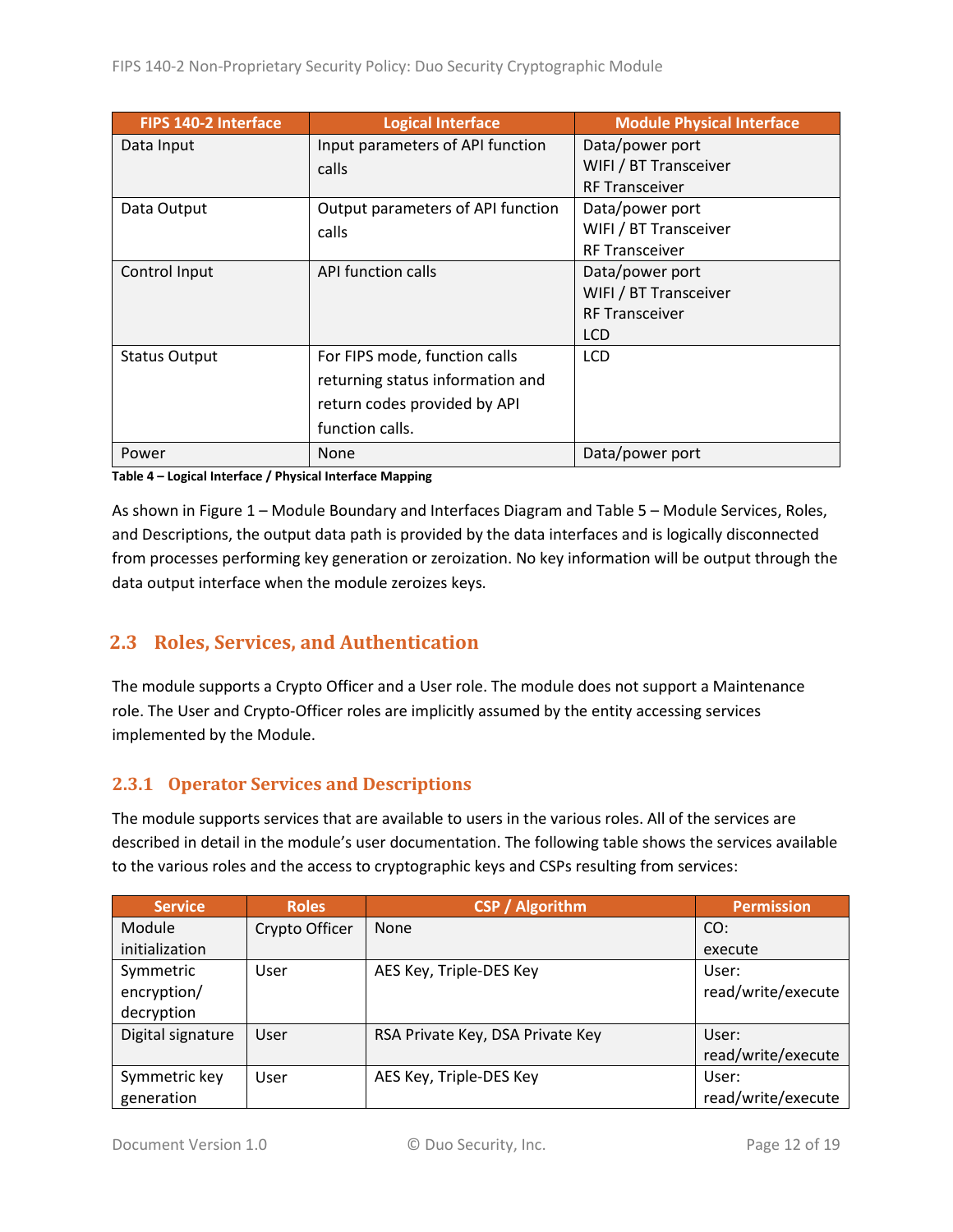| <b>Service</b> | <b>Roles</b>   | <b>CSP</b> / Algorithm                 | <b>Permission</b>  |
|----------------|----------------|----------------------------------------|--------------------|
| Asymmetric key | User           | RSA Private Key, DSA Private Key       | User:              |
| generation     |                |                                        | read/write/execute |
| Keyed Hash     | User           | <b>HMAC Key</b>                        | User:              |
| (HMAC)         |                | HMAC SHA-1, HMAC SHA-224, HMAC SHA-    | read/write/execute |
|                |                | 256, HMAC SHA-384, HMAC SHA-512        |                    |
| Message digest | User           | SHA-1, SHA-224, SHA-256, SHA-384, SHA- | User:              |
| (SHS)          |                | 512                                    | read/write/execute |
| Random number  | User           | DRBG Seed and Seed Key                 | User:              |
| generation     |                |                                        | read/write/execute |
| Show status    | Crypto Officer | <b>None</b>                            | User and CO:       |
|                | User           |                                        | execute            |
| Self-test      | User           | All CSPs                               | User:              |
|                |                |                                        | read/execute       |
| Zeroize        | Crypto Officer | All CSPs                               | CO:                |
|                |                |                                        | read/write/execute |

<span id="page-12-3"></span>**Table 5 – Module Services, Roles, and Descriptions**

#### <span id="page-12-0"></span>**2.3.2 Operator Authentication**

As required by FIPS 140-2, there are two roles (a Crypto Officer role and User role) in the module that operators may assume. As allowed by Level 1, the module does not support authentication to access services. As such, there are no applicable authentication policies. Access control policies are implicitly defined by the services available to the roles as specified in Table 5 – [Module Services, Roles,](#page-12-3) and [Descriptions.](#page-12-3)

## <span id="page-12-1"></span>**2.4 Physical Security**

This section of requirements does not apply to this module. The module is a software-only module and does not implement any physical security mechanisms.

## <span id="page-12-2"></span>**2.5 Operational Environment**

The module operates on a general purpose device (GPD) running a general purpose operating system (GPOS). For FIPS purposes, the module is running on this operating system in single user mode and does not require any additional configuration to meet the FIPS requirements.

The module was tested on the following platforms:

Android 4.0 on Galaxy Nexus

The cryptographic module is also supported on the following operating environments for which operational testing and algorithm testing was not performed:

• Android 2.3.3 (Gingerbread)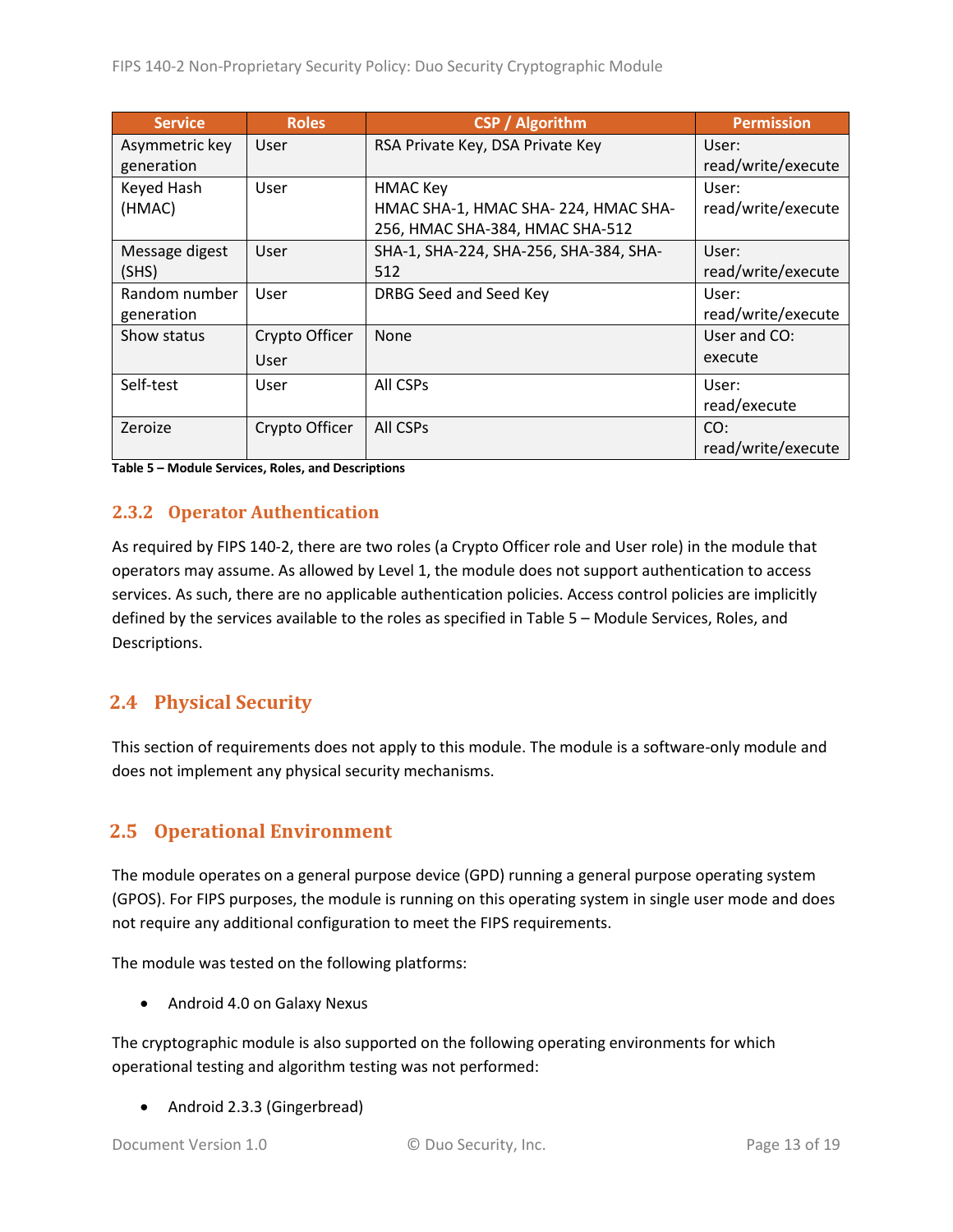- Android 4.0 (Ice Cream Sandwich)
- Android 4.1, 4.2, 4.3 (Jelly Bean)
- Android 4.4 (KitKat)
- Android 5.0, 5.1 (Lollipop)
- Android 6.0 (Marshmallow)

Compliance is maintained for other versions of the respective operating system family where the binary is unchanged. No claim can be made as to the correct operation of the module or the security strengths of the generated keys when ported to an operational environment which is not listed on the validation certificate.

The GPD(s) used during testing met Federal Communications Commission (FCC) FCC Electromagnetic Interference (EMI) and Electromagnetic Compatibility (EMC) requirements for business use as defined by 47 Code of Federal Regulations, Part15, Subpart B. FIPS 140-2 validation compliance is maintained when the module is operated on other versions of the GPOS running in single user mode, assuming that the requirements outlined in NIST IG G.5 are met.

## <span id="page-13-0"></span>**2.6 Cryptographic Key Management**

| <b>Keys and CSPs</b>  | <b>Storage</b><br>Locations | <b>Storage</b><br>Method | Input<br>Method | Output<br>Method | Zeroization | <b>Access</b> |
|-----------------------|-----------------------------|--------------------------|-----------------|------------------|-------------|---------------|
| AES Key               | <b>RAM</b>                  | Plaintext                | API call        | None             | power cycle | CO: RWD       |
|                       |                             |                          | parameter       |                  | cleanse()   | U: RWD        |
| Triple-DES Key        | <b>RAM</b>                  | Plaintext                | API call        | None             | power cycle | CO: RWD       |
|                       |                             |                          | parameter       |                  | cleanse()   | U: RWD        |
| RSA Public Key        | <b>RAM</b>                  | Plaintext                | API call        | None             | power cycle | CO: RWD       |
|                       |                             |                          | parameter       |                  | cleanse()   | U: RWD        |
| RSA Private Key       | <b>RAM</b>                  | Plaintext                | API call        | None             | power cycle | CO: RWD       |
|                       |                             |                          | parameter       |                  | cleanse()   | U: RWD        |
| DSA Public Key        | <b>RAM</b>                  | Plaintext                | API call        | None             | power cycle | CO: RWD       |
|                       |                             |                          | parameter       |                  | cleanse()   | U: RWD        |
| DSA Private Key       | <b>RAM</b>                  | Plaintext                | API call        | None             | power cycle | CO: RWD       |
|                       |                             |                          | parameter       |                  | cleanse()   | U: RWD        |
| <b>HMAC Key</b>       | <b>RAM</b>                  | Plaintext                | API call        | None             | power cycle | CO: RWD       |
|                       |                             |                          | parameter       |                  | cleanse()   | U: RWD        |
| Integrity Key         | Module                      | Plaintext                | None            | None             | None        | CO: RWD       |
|                       | Binary                      |                          |                 |                  |             | U: RWD        |
| <b>EC DSA Private</b> | <b>RAM</b>                  | Plaintext                | None            | None             | power cycle | CO: RWD       |
| Key                   |                             |                          |                 |                  | cleanse()   | U: RWD        |

The table below provides a complete list of Critical Security Parameters used within the module: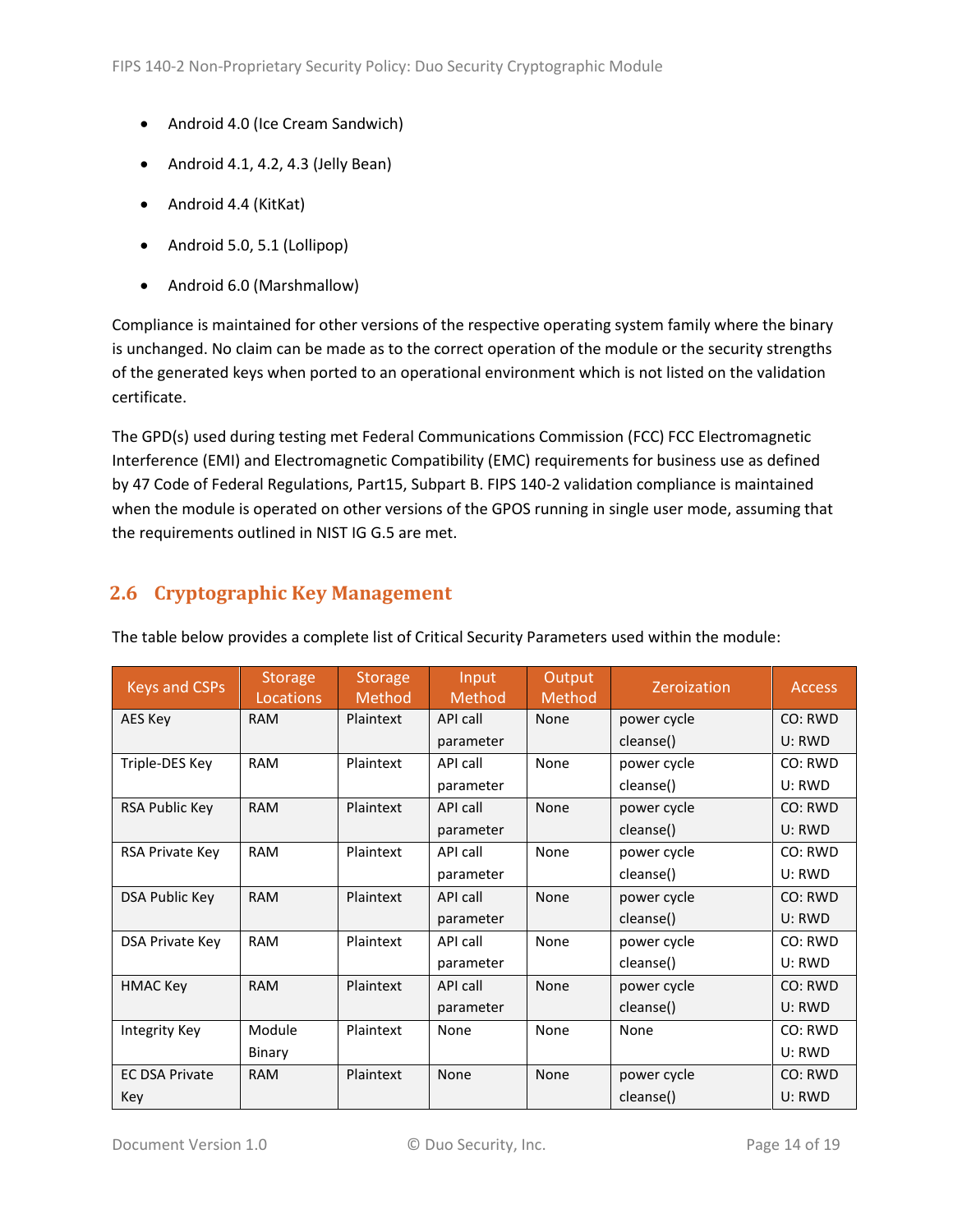| <b>Keys and CSPs</b> | <b>Storage</b><br><b>Locations</b> | <b>Storage</b><br><b>Method</b> | Input<br>Method | Output<br>Method | <b>Zeroization</b> | <b>Access</b> |
|----------------------|------------------------------------|---------------------------------|-----------------|------------------|--------------------|---------------|
| <b>EC DSA Public</b> | <b>RAM</b>                         | Plaintext                       | None            | None             | power cycle        | CO: RWD       |
| Key                  |                                    |                                 |                 |                  | cleanse()          | U: RWD        |
| <b>EC DH Public</b>  | <b>RAM</b>                         | Plaintext                       | None            | <b>None</b>      | power cycle        | CO: RWD       |
| Components           |                                    |                                 |                 |                  | cleanse()          | U: RWD        |
| <b>EC DH Private</b> | <b>RAM</b>                         | Plaintext                       | None            | None             | power cycle        | CO: RWD       |
| Components           |                                    |                                 |                 |                  | cleanse()          | U: RWD        |
| <b>HMAC DRBG</b>     | <b>RAM</b>                         | Plaintext                       | None            | <b>None</b>      | power cycle        | CO: RWD       |
| Entropy              |                                    |                                 |                 |                  | cleanse()          | U: RWD        |
| <b>HMAC DRBG V</b>   | <b>RAM</b>                         | Plaintext                       | None            | None             | power cycle        | CO: RWD       |
| Value (Seed          |                                    |                                 |                 |                  | cleanse()          | U: RWD        |
| Length)              |                                    |                                 |                 |                  |                    |               |
| <b>HMAC DRBG Key</b> | <b>RAM</b>                         | Plaintext                       | None            | None             | power cycle        | CO: RWD       |
|                      |                                    |                                 |                 |                  | cleanse()          | U: RWD        |
| <b>HMAC DRBG</b>     | <b>RAM</b>                         | Plaintext                       | None            | None             | power cycle        | CO: RWD       |
| init seed            |                                    |                                 |                 |                  | cleanse()          | U: RWD        |

 $R = Read$  W = Write D = Delete

**Table 6 – Module Keys/CSPs**

The application that uses the module is responsible for appropriate destruction and zeroization of the key material. The module provides functions for key allocation and destruction which overwrite the memory that is occupied by the key information with zeroes before it is deallocated.

#### <span id="page-14-0"></span>**2.6.1 Random Number Generation**

The module uses SP800-90A DRBGs for creation of asymmetric and symmetric keys.

The module accepts input from entropy sources external to the cryptographic boundary for use as seed material for the module's Approved DRBGs. This external entropy source provides an estimated minimum amount of 93 bits of entropy, which limits the strength of the generated key.

The module performs continual tests on the random numbers it uses to ensure that the seed and seed key input to the Approved DRBGs do not have the same value. The module also performs continual tests on the output of the Approved DRBGs to ensure that consecutive random numbers do not repeat.

## <span id="page-14-1"></span>**2.6.2 Key/Critical Security Parameter (CSP) Authorized Access and Use by Role and Service/Function**

An authorized application as user (the User role) has access to all key data generated during the operation of the module.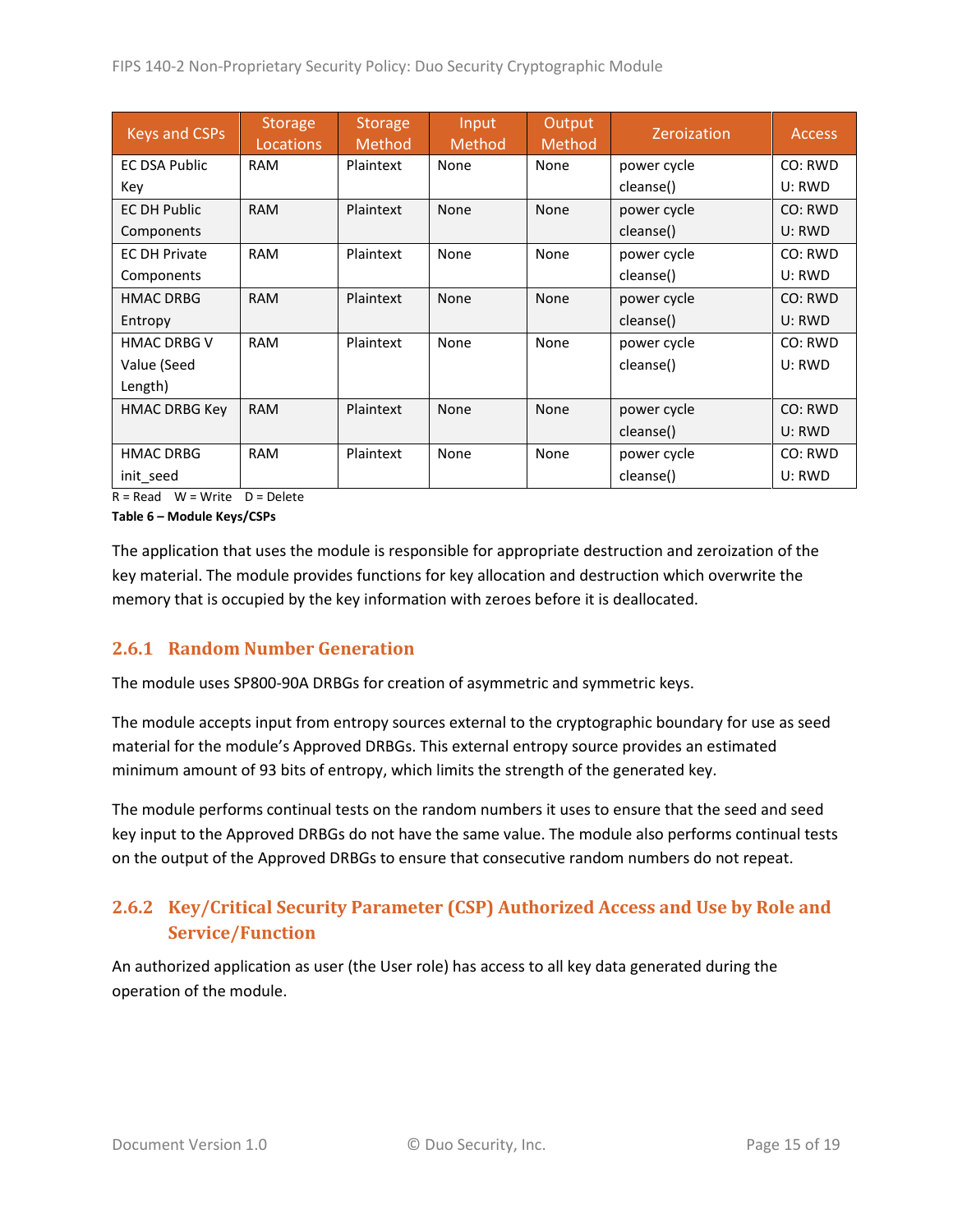#### <span id="page-15-0"></span>**2.6.3 Key/CSP Storage**

Public and private keys are provided to the module by the calling process and are destroyed when released by the appropriate API function calls or during power cycle. The module does not perform persistent storage of keys.

#### <span id="page-15-1"></span>**2.6.4 Key/CSP Zeroization**

The application is responsible for calling the appropriate destruction functions from the API. The destruction functions then overwrite the memory occupied by keys with zeroes and deallocates the memory. This occurs during process termination / power cycle. Keys are immediately zeroized upon deallocation, which sufficiently protects the CSPs from compromise.

#### <span id="page-15-2"></span>**2.7 Self-Tests**

FIPS 140-2 requires that the module perform self-tests to ensure the integrity of the module and the correctness of the cryptographic functionality at start up. In addition, some functions require continuous verification of function, such as the random number generator. All of these tests are listed and described in this section. In the event of a self-test error, the module will log the error and will halt. The module must be initialized into memory to resume function.

The following sections discuss the module's self-tests in more detail.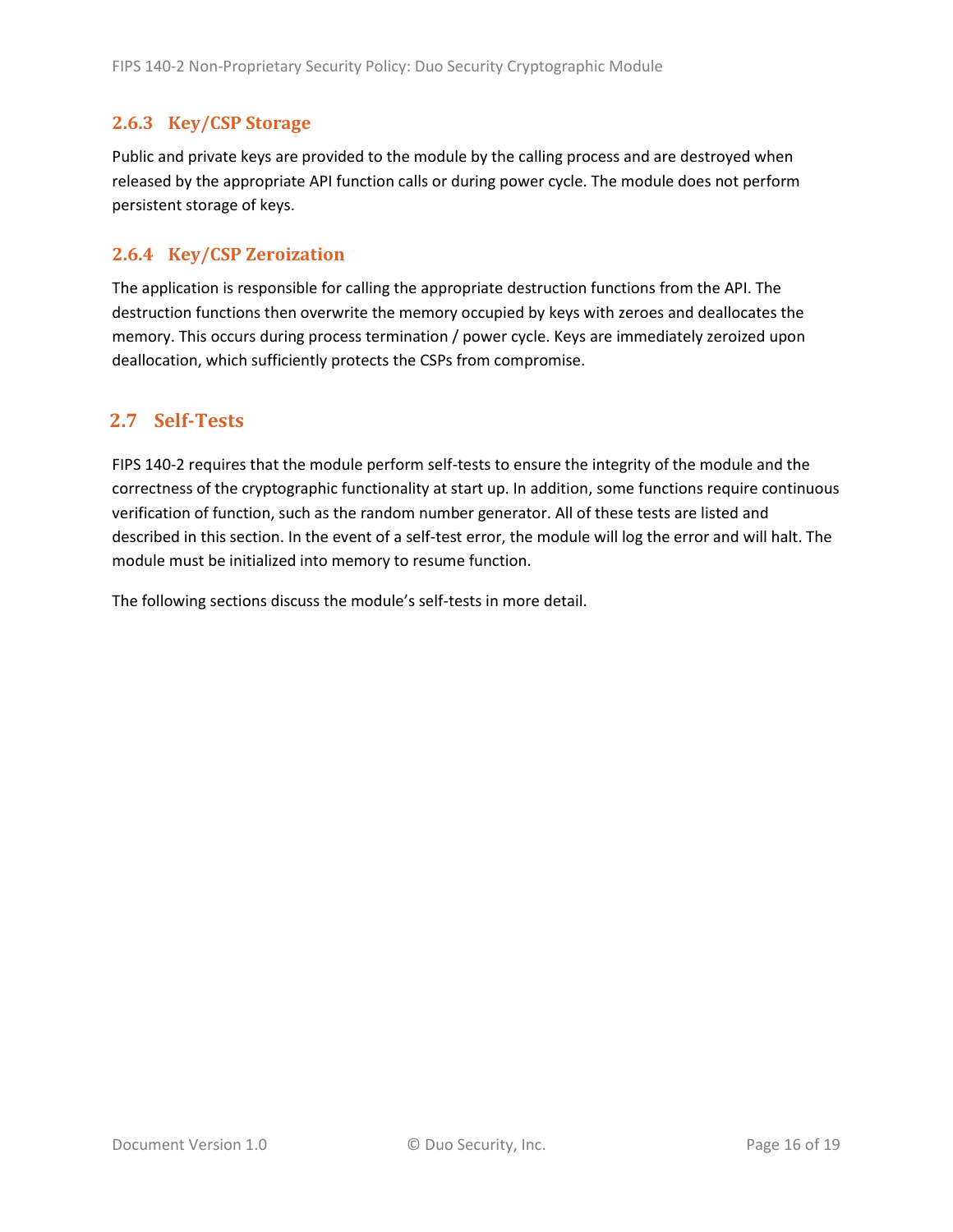#### <span id="page-16-0"></span>**2.7.1 Power-On Self-Tests**

Power-on self-tests are executed automatically when the module is loaded into memory. The module verifies the integrity of the runtime executable using a HMAC-SHA1 digest computed at build time. If the fingerprints match, the power-up self-tests are then performed. If the power-up self-test is successful, a flag is set to place the module in FIPS mode.

| <b>TYPE</b>                     | <b>DETAIL</b>                         |  |  |
|---------------------------------|---------------------------------------|--|--|
| Software Integrity Check        | HMAC-SHA1 on all module components    |  |  |
| Known Answer Tests <sup>1</sup> | AES encrypt/decrypt<br>$\bullet$      |  |  |
|                                 | AES GCM<br>$\bullet$                  |  |  |
|                                 | AES CCM                               |  |  |
|                                 | XTS-AES                               |  |  |
|                                 | <b>AES CMAC</b>                       |  |  |
|                                 | Triple-DES CMAC                       |  |  |
|                                 | EC Diffie-Hellman<br>$\bullet$        |  |  |
|                                 | HMAC-SHA1<br>$\bullet$                |  |  |
|                                 | HMAC-SHA224<br>$\bullet$              |  |  |
|                                 | HMAC-SHA256                           |  |  |
|                                 | HMAC-SHA384<br>$\bullet$              |  |  |
|                                 | HMAC-SHA512<br>$\bullet$              |  |  |
|                                 | <b>RSA</b>                            |  |  |
|                                 | $SHA-1$                               |  |  |
|                                 | <b>SHA-224</b>                        |  |  |
|                                 | SHA-256<br>$\bullet$                  |  |  |
|                                 | <b>SHA-384</b><br>$\bullet$           |  |  |
|                                 | <b>SHA-512</b>                        |  |  |
|                                 | SP 800-90 DRBG (Hash_DRBG, HMAC_DRBG, |  |  |
|                                 | CTR_DRBG)                             |  |  |
|                                 | Triple-DES encrypt/decrypt<br>٠       |  |  |
| Pair-wise Consistency Tests     | <b>DSA</b><br>$\bullet$               |  |  |
|                                 | <b>RSA</b>                            |  |  |
|                                 | <b>ECDSA</b>                          |  |  |

**Table 7 – Power-On Self-Tests**

Input, output, and cryptographic functions cannot be performed while the Module is in a self-test or error state because the module is single-threaded and will not return to the calling application until the power-up self-tests are complete. If the power-up self-tests fail, subsequent calls to the module will also fail - thus no further cryptographic operations are possible.

l

 $1$  Note that all SHA-X KATs are tested as part of the respective HMAC SHA-X KAT. SHA-1 is also tested independently.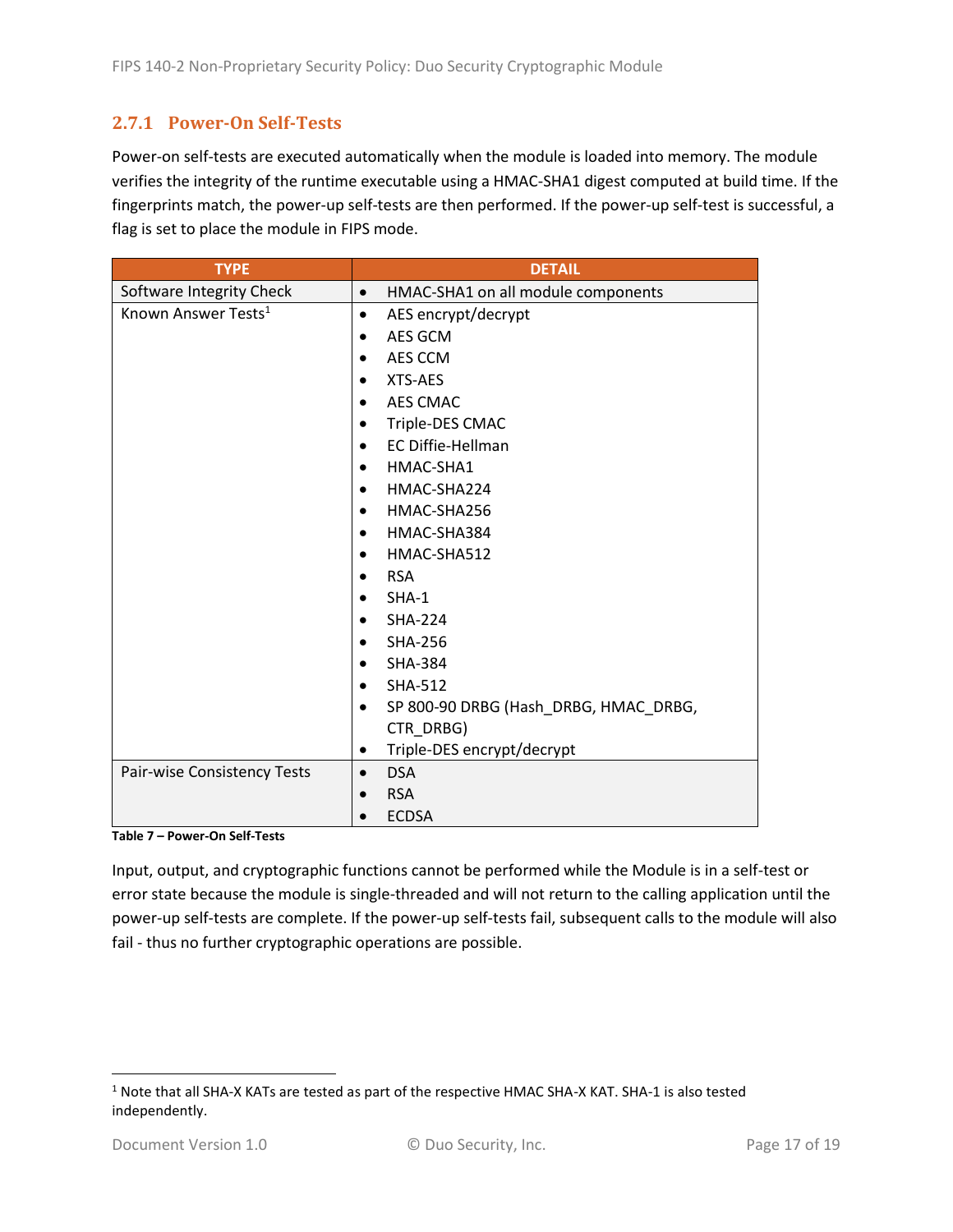#### <span id="page-17-0"></span>**2.7.2 Conditional Self-Tests**

The module implements the following conditional self-tests upon key generation, or random number generation (respectively):

| <b>TYPE</b>                 | <b>DETAIL</b>                             |  |  |
|-----------------------------|-------------------------------------------|--|--|
| Pair-wise Consistency Tests | <b>DSA</b>                                |  |  |
|                             | <b>RSA</b>                                |  |  |
|                             | <b>ECDSA</b>                              |  |  |
| <b>Continuous RNG Tests</b> | Performed on all Approved DRBGs, the non- |  |  |
|                             | approved X9.31 RNG, and the non-approved  |  |  |
|                             | DUAL EC DRBG                              |  |  |

**Table 8 – Conditional Self-Tests**

#### <span id="page-17-1"></span>**2.7.3 Cryptographic Function**

The module verifies the integrity of the runtime executable using a HMAC-SHA1 digest which is computed at build time. If this computed HMAC-SHA1 digest matches the stored, known digest, then the power-up self-test (consisting of the algorithm-specific Pairwise Consistency and Known Answer tests) is performed. If any component of the power-up self-test fails, an internal global error flag is set to prevent subsequent invocation of any cryptographic function calls. Any such power-up self-test failure is a hard error that can only be recovered by reinstalling the module<sup>2</sup>. The power-up self-tests may be performed at any time by reloading the module.

No operator intervention is required during the running of the self-tests.

## <span id="page-17-2"></span>**2.8 Mitigation of Other Attacks**

The Module does not contain additional security mechanisms beyond the requirements for FIPS 140-2 Level 1 cryptographic modules.

l

 $2$  The initialization function could be re-invoked but such re-invocation does not provide a means from recovering from an integrity test or known answer test failure